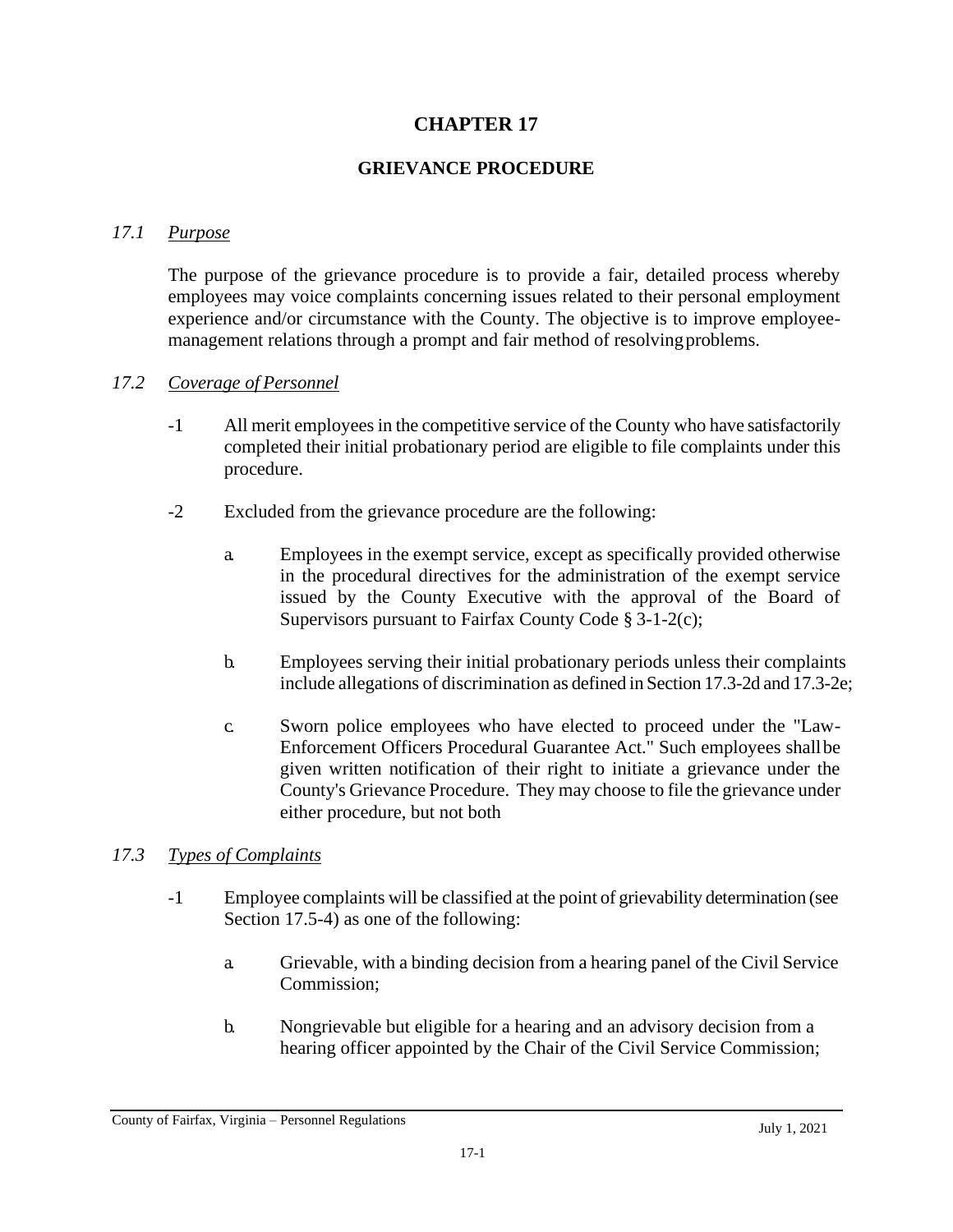- c. Nongrievable with no hearing.
- -2 Grievable complaints which receive binding decisions from a three-member panel of the Civil Service Commission hearing the appeal include:
	- a. Dismissals, unsatisfactory service separations, demotions and suspensions;
	- b. The application of specific County personnel policies, procedures, rules and regulations;
	- c. Acts of retaliation as a result of utilization of this procedure, or for participation in the grievance of another county employee;
	- d. Discrimination against an employee, including a probationary employee, on the basis of race, color, creed, religion, age, disability, national origin, sex, political affiliation, marital status, pregnancy, childbirth or related medical conditions, sexual orientation, gender identity, union affiliation, genetic information, or military status;
	- e. Discrimination or retaliation against an employee, including a probationary employee, because of participation in political activities permitted under state law and County ordinances or failure to participate in political activities, whether permitted or not by state law or County ordinance;
	- f. Acts of retaliation because the employee (i) has complied with any law of the United States or of the Commonwealth, (ii) has reported any violation of such law to a governmental authority, (iii) has sought any change in law before the Congress of the United States or the General Assembly (iv) has reported an incidence of fraud, abuse, or gross mismanagement to the Board of Supervisors Audit Committee, the Auditor to the Board, his/her department head, or to any other federal, state, or County government authority, such as the Commonwealth's Attorney for the County of Fairfax, or the U.S. Attorney for the Eastern District of Virginia.
	- g. For the purpose of sub-paragraphs (c) and (f) of this section, there shall be a rebuttable presumption that increasing the penalty that is the subject of the grievance at any level of the grievance shall be an act of retaliation.
- -3 Nongrievable complaints eligible to receive advisory decisions from ahearing officer appointed by the Chair of the Civil Service Commission include:
	- a. The physical plant;
	- b. The methods and conditions of the specific job;
	- c. Relations with fellow employees;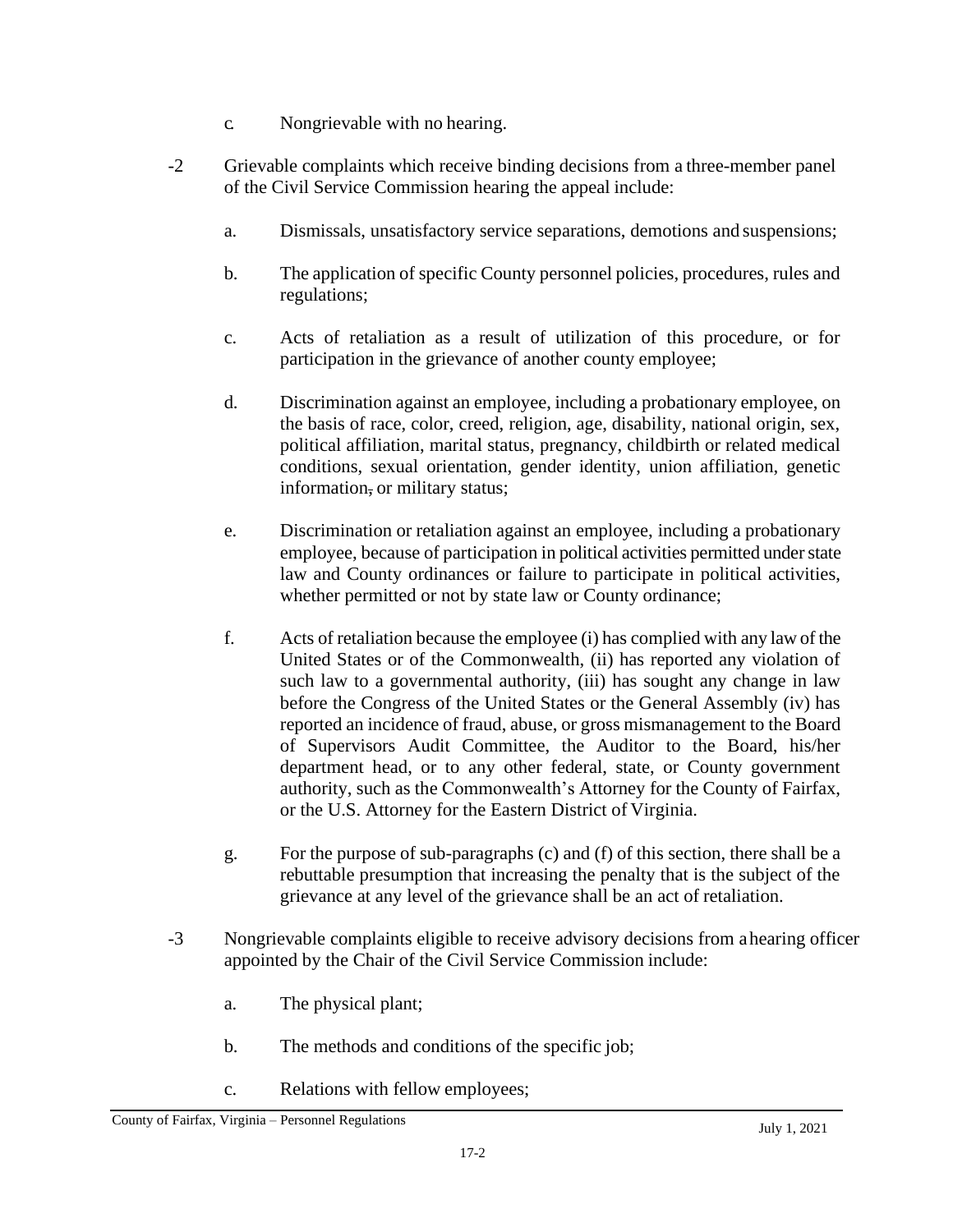- d. Performance appraisals;
- e. Written reprimands;
- f. 120-day Performance Improvement Plans(as defined in section 12.6-2(b) and provided for in 12.11-2 of these regulations).

## *17.4 Nongrievable Complaints*

- -1 Complaints that are not grievable under this procedure include:
	- a. The establishment and revision of wages or salaries, position classification, employee benefits;
	- b. Oral reprimands;
	- c. The contents of ordinances, statutes, or established personnel policies, procedures, rules and regulations;
	- d. Failure to promote, except where the employee contends that established promotional policies or procedures were not followed or applied fairly;
	- e. Discharge, lay-off or suspension from duties because of lack of work or reduction-in-work-force, except where such actions affect an employee who has been reinstated within the previous six months by the Civil Service Commission as the result of the final determination of a grievance. In such cases, the department must show that there was a valid business reason for the action and that the employee was notified of such reason in writing prior to the effective date of the action;
	- f. Management of County employees including the right to make personnel appointments in accordance with adopted selection policies and techniques, to establish rules and regulations governing work performance and performance evaluations, to transfer and assign employees within theCounty, to determine the need for shift operation and rotation of the workweek, to assign overtime, to determine job training and career development, and to determine duties or actions in emergency situations.
- -2 Appeals of position classification are handled in accordance with the criteria set forth in Section 3.6.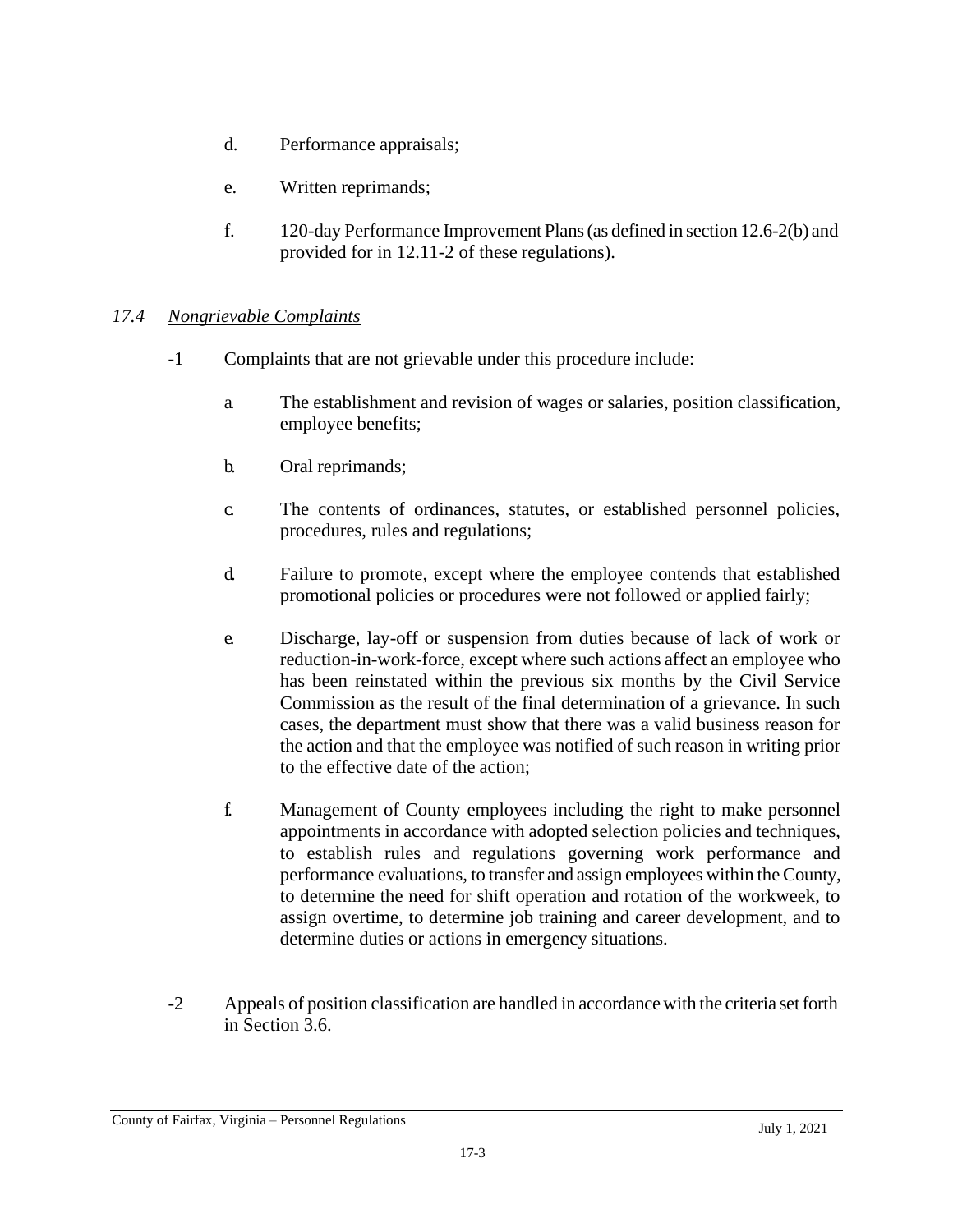### *17.5 Steps of the Procedure*

#### -1 Step 1: Immediate Supervisor

An employee who has a complaint shall discuss the problem directly with his/her supervisor within twenty (20) business days of the date the employee should have reasonably gained knowledge of the event giving rise to the complaint.

A verbal reply by the Supervisor shall be made to the complaint during the discussion or within five business days following the meeting.

-2 Step 2: Division Supervisor

If the complaint is not resolved after the first step meeting and where there is a division supervisor, the employee may reduce the complaint to writing on "Complaint Form - Second Step." All grievance forms are obtainable from the Department of Human Resources.

The employee shall specify the relief sought through the use of this procedure. The fully completed Complaint Form shall be delivered by the employee to the division supervisor within five (5) business days of the first step meeting or the supervisor's reply, if given at a later date. The division supervisor shall meet with the employee within five business days of receipt of the Complaint Form.

A written reply by the division supervisorshall be made to the complaint within five business days following the meeting.

-3 Step 3: Department Head

If the reply from the second step meeting is not acceptable to the employee, or where no division supervisor exists, the employee may appeal the last response to the department head.

"Complaint Form - Third Step" shall be completed by the employee and delivered to the department head within five business days of receipt of the last response. The department head shall meet with the employee within five business days of receipt of the Complaint Form.

A written reply by the department head shall be made to the complaint within five business days following the meeting.

When it is necessary for a department head to obtain relevant technical guidance from a centralized department director (i.e. human resources, budget, procurement) in order to respond to a grievance, a written request for assistance will be made to the alternate department head outlining the scope of the issue and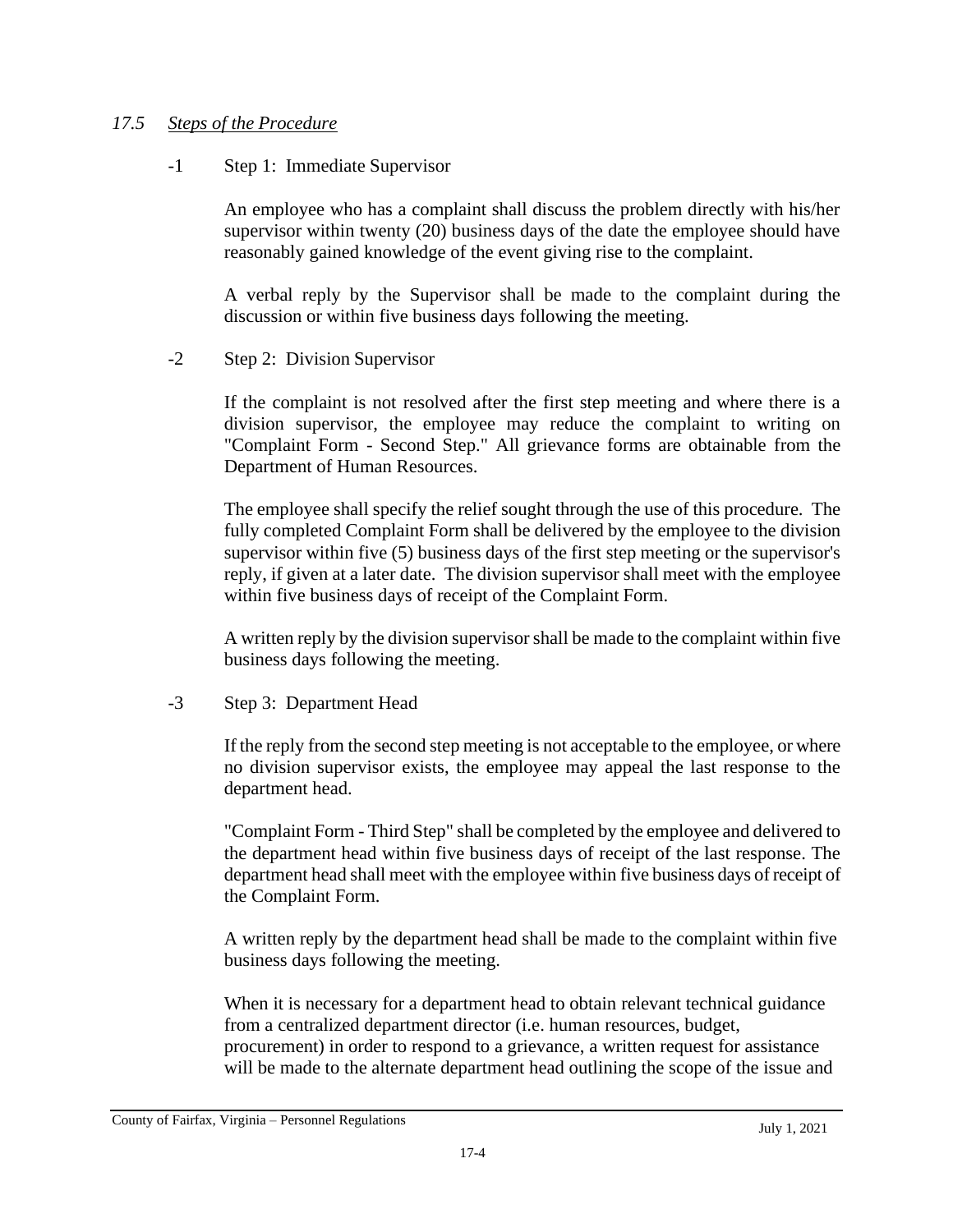assistance required. The complainant's department head retains responsibility for providing the written Step 3 response.

- -4 Step 4: Grievability Determination
	- a. When a complaint cannot be satisfactorily resolved pursuant to Steps 1 through 3 above, the employee shall request on the appropriate form a determination concerning the grievability of the complaint within ten business days of receipt of the third step reply.
	- b. All requests for grievability determination shall be submitted to theCounty Executive. The County Executive will determine whether the employee is entitled to access to the grievance procedure and if the complaint is grievable, and if so, based upon the criteria set forth in Section 17.3, establish whether the grievant shall receive a binding or an advisory decision. Grievability and access determinations by the County Executive shall be made within ten calendar days of receipt of such request.
	- c. Decisionsregarding grievability and access are appealable only to the Fairfax County Circuit Court. Such appeals shall be made by filing a notice of appeal with the County Executive within ten calendar days from the date of receipt of the decision. The County Executive, or his/her designee, shall transmit to the Clerk of the Circuit Court a copy of the County Executive's decision, a copy of the notice of appeal, and the exhibits constituting the record of the grievance within ten calendar days of receipt of the notice of appeal. A list of the evidence furnished to the County shall also be provided to the grievant.
	- d. The Circuit Court shall have a hearing on the issue of grievability and/or access within thirty (30) days of receipt of the record of the grievance by the Circuit Court Clerk. The Court may affirm, reverse or modify the decision of the County Executive.
	- e. The decision of the Circuit Court is final and is not appealable. Procedures governing the review by the Circuit Court are found in Virginia Code  $§15.2-1507(A)(9).$
	- f. In no case shall the County or Commonwealth's Attorney be authorized to decide the issue of grievability.
- -5 Step 5: Appeal to the Civil Service Commission
	- a. If the complaint has been determined to be grievable, with a binding decision or nongrievable with an advisory decision as provided herein, the employee may file a request for hearing on the appropriate form with the Fairfax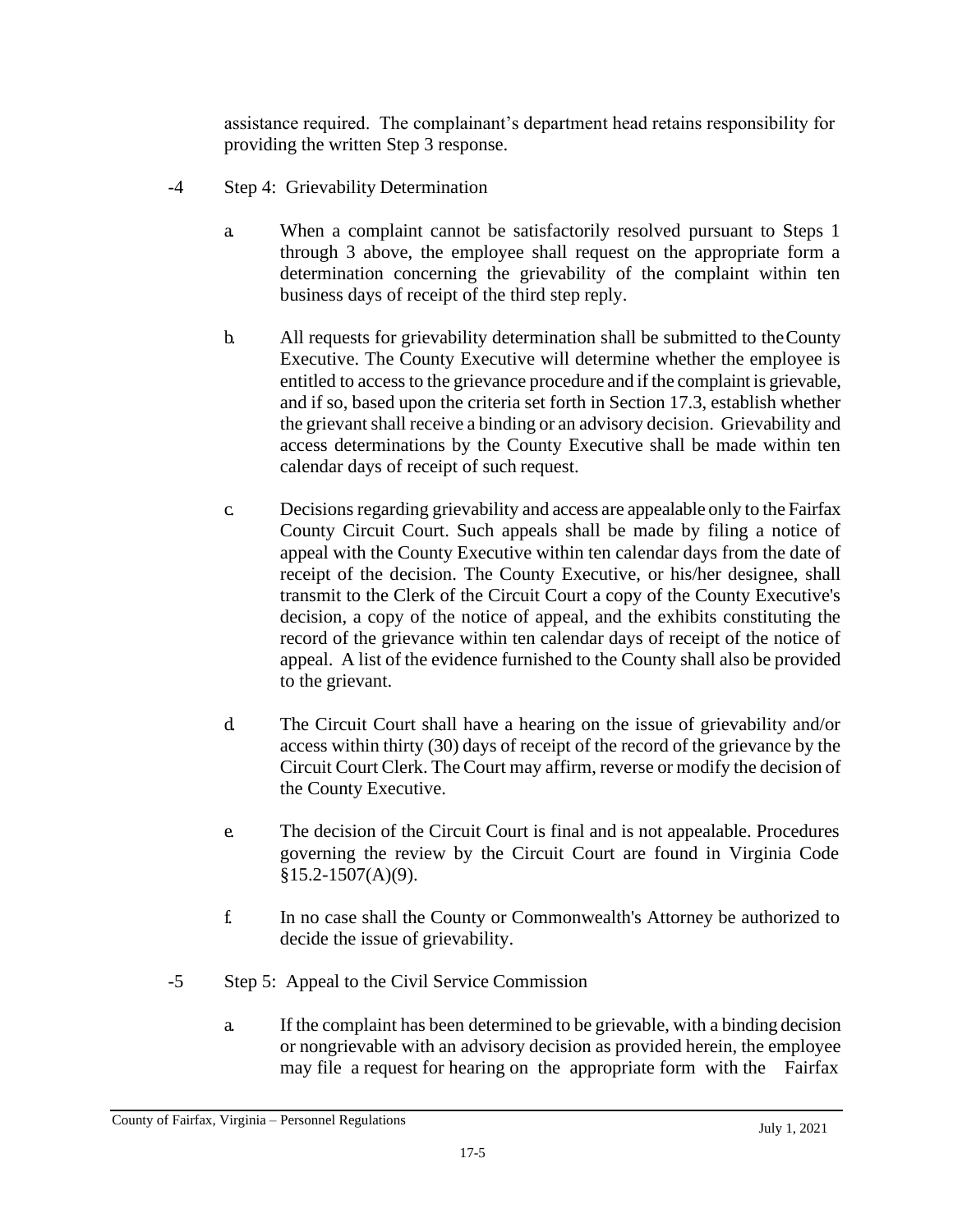County Civil Service Commission. The employee shall file the request within ten business days following the receipt of the determination that the complaint is grievable.

- b. Appeals of complaints that have been determined to be grievable shall be heard by a three-member panel of the Commission (hearing panel orpanel) assoon as possible after receipt of the employee's appeal request. Appeals of complaints that have been determined to be non-grievable but entitled to an advisory and non-binding opinion shall be heard by a hearing officer or by the Executive Director of the Commission when the parties are not represented by counsel, as soon as possible after the receipt of the employee's appeal request. The Executive Director of the Commission in scheduling hearings on appeals shall give priority on its docket to dismissal and unsatisfactory service separation cases. The Executive Director of the Commission shall notify the employee and the department head in writing of the time and place of the appeal hearing.
- c. The jurisdiction and authority of the hearing panels of the Civil Service Commission shall be confined exclusively to those complaints previously determined to be grievable as provided herein. While a panel of the Commission hearing the appeal has authority to determine the appropriate application of an existing rule or policy, they do not have the authority to add to, detract from, alter, amend or modify in any way County or department policy or procedure, and its findings shall be consistent with all applicable laws and ordinances.
- d. No member of the Civil Service Commission or an appointed hearing officer shall hear a grievance if he/she has direct involvement with the grievance being heard, or with the complaint or dispute giving rise to the grievance. The following relatives of a participant in the grievance process or a participant's spouse are prohibited from hearing said grievance: spouse, parent, child, descendants of a child, sibling, niece, nephew and first cousin.

# *17.6 Remedies*

- -1 The panel of the Commission hearing the appeal is empowered to uphold or reverse the action being grieved or, in appropriate circumstances, choose a modified remedy.
- -2 In grievances entitled to a binding decision the following guidelines pertaining to remedial action shall apply:
	- a. Dismissals and Unsatisfactory Service Separations-The panel of the Commission hearing the appeal may deny relief, reinstate the employee while imposing lesser disciplinary actions such as demotion or suspension, or reinstate the employee.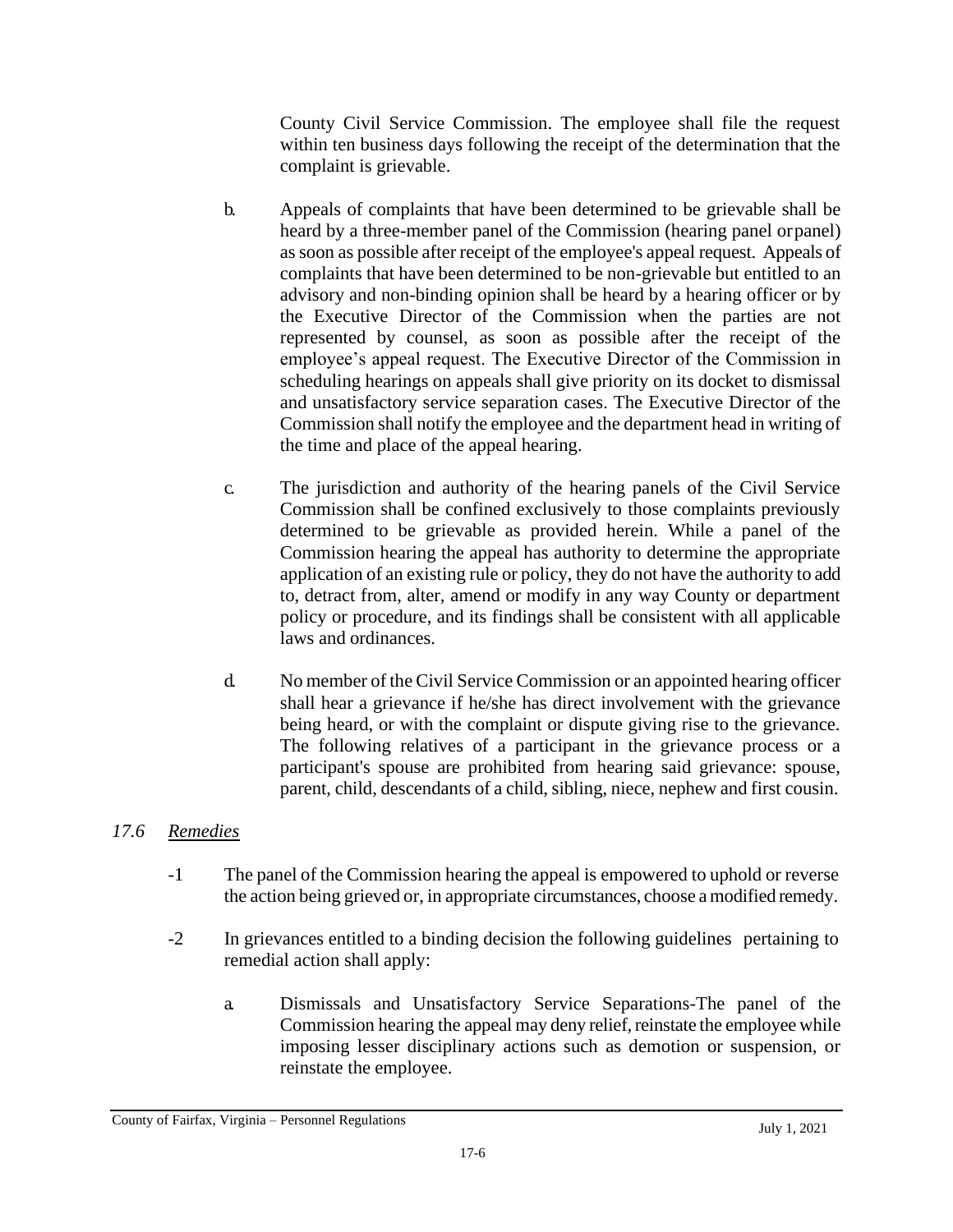- b. Disciplinary Demotions pursuant to Personnel Regulation 16.5-5 The panel of the Commission hearing the appeal may deny relief, impose lesser disciplinary sanctions, or revoke the disciplinary demotion.
- c. Suspensions The panel of the Commission hearing the appeal may deny relief, impose a lesser suspension, instruct that a written reprimand be substituted for the suspension, or revoke the disciplinary suspension.
- d. Back Pay and Restoration of Benefits in Appeals of Dismissals, Demotions, Suspensions, and Unsatisfactory Service Separations:
	- i If an employee is reinstated, he/she shall be given back pay for the period of separation contingent upon his/her making full disclosure of all earnings he/she received during separation, which shall be an offset against back pay. In the event the employee fails to provide to the panel of the Commission hearing the appeal such evidence as it deems necessary to determine the amount of the offset, the employee shall forfeit his/her right to back pay.
	- ii In cases of suspension, the employee shall be entitled to back pay for the period of suspension revoked by the panel of the Commission hearing the appeal under the same conditions as sub-section (1).
	- iii A lesser sanction in dismissal cases shall include a suspension without pay covering some or all of the period of separation, notwithstanding any other provision of the Personnel Regulations.
	- iv In the event that the panel of the Commission hearing the appeal imposes a demotion in lieu of an unsatisfactory service separation or dismissal, back pay may be awarded, at the discretion of the panel of the Commission hearing the appeal, for the period of separation at the rate of pay for the lower level classification.
	- v Back pay shall be computed on the basis of the employee's regularly scheduled hours of work and shall not include any overtime that the employee might have earned.
	- vi For any period of time that an employee is entitled to receive back pay, he/she shall be given service credit towards retirement and shall be reinstated in the appropriate retirement system with his/her previous plan election, provided that he/she repaysinto the system all contributions that he/she withdrew on separation. The employer shall ensure that all contributions and deductions attributable to such service are made.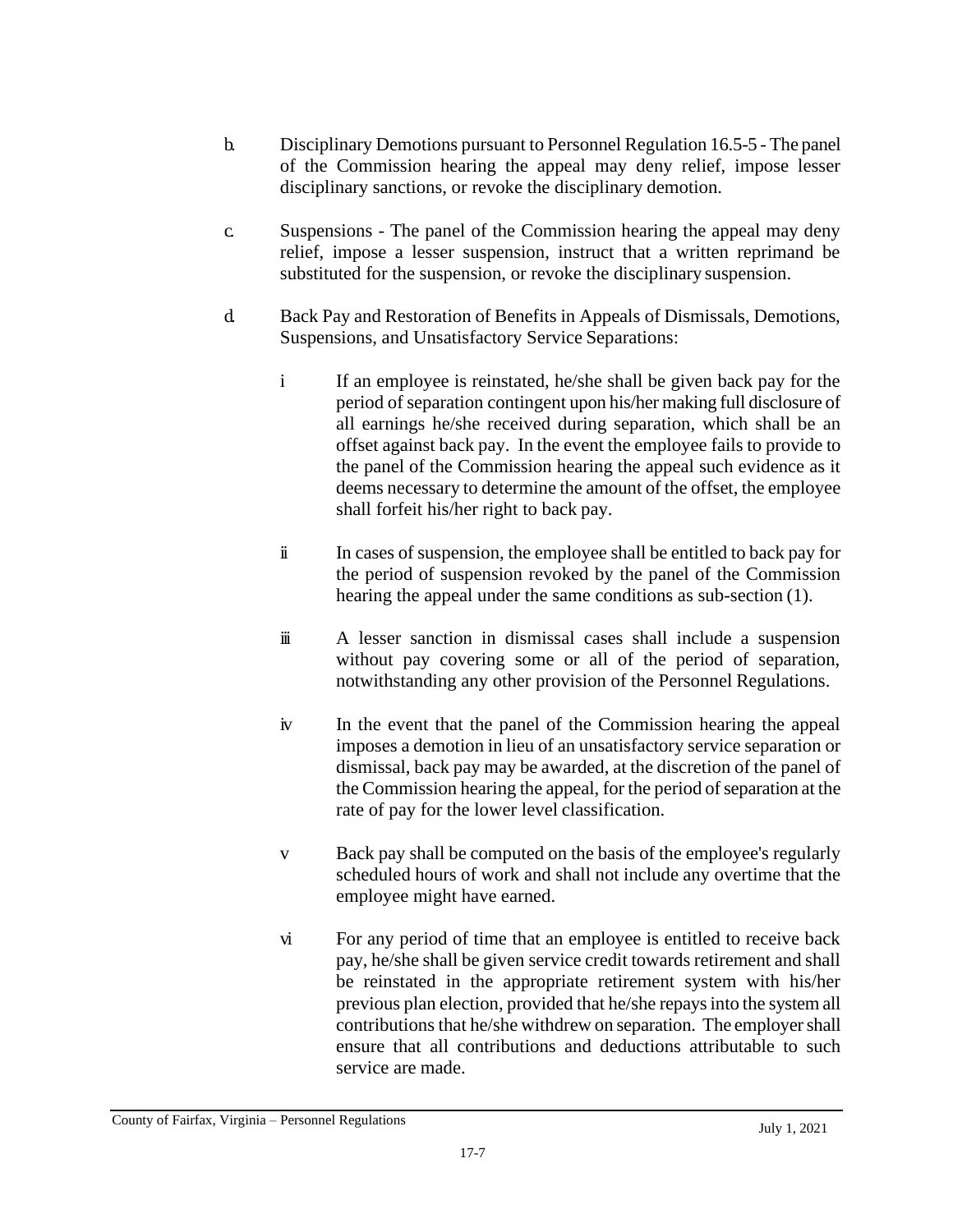- vii Similarly, for purposes of accruing leave, the employee shall be given credit towards his/her total years of service for any period of time that he/she is entitled to back pay. The employee shall also be credited with any leave that he/she would have accrued during that period.
- viii Upon reinstatement, the employee shall be placed in the health plan that he/she was in at the time of separation with the same options that he/she had previously elected. The effective date of coverage will be the first of the month following reinstatement. A reinstated employee may opt for retroactive coverage in the event that it would be to his or her advantage. The employee must pay his or her share of retroactive coverage premiums. Claims expenses incurred for the retroactive period will be adjusted upon payment of the premium and the employee will be reimbursed for out-of-pocket costs above those he or she will have incurred had the coverage been in effect. The employee may be reimbursed for monies expended by the employee to obtain medical insurance during the period of separation up to the amount of the employer's contribution that would have been incurred had the employee been in service during the period of separation. In no event shall the employee be entitled to reimbursement for medical costs incurred during the period of separation. In the event the employee elected to continue his or her County health insurance under COBRA during the period of separation, the employee shall be reimbursed the difference between the premium he or she paid under COBRA and what he orshe would have paid had he or she continued to be employed during the period of separation. In no event shall the employee be entitled to reimbursement for medical costs during the period of separation, except as provided above.
- ix. Upon reinstatement, an employee's salary shall be adjusted to reflect any performance pay increases that would have been received had the employee not been separated.
- f. Promotions The panel of the Commission hearing the appeal may deny relief, order the promotional procedure redone, order a retroactive promotion, order the grievant promoted immediately if there is an available vacancy or promoted to the next available vacancy.
- -3 In cases other than dismissals, unsatisfactory service separations, demotions, suspensions, or performance evaluations, the panel of the Commission hearing the appeal may deny the relief sought by the employee or grant such relief as is necessary to place the employee in the situation he/she would have been in had the Personnel Regulations or policies been properly interpreted and/or applied in the first instance. In no event shall the employee be awarded any damages, nor shall the

County of Fairfax, Virginia – Personnel Regulations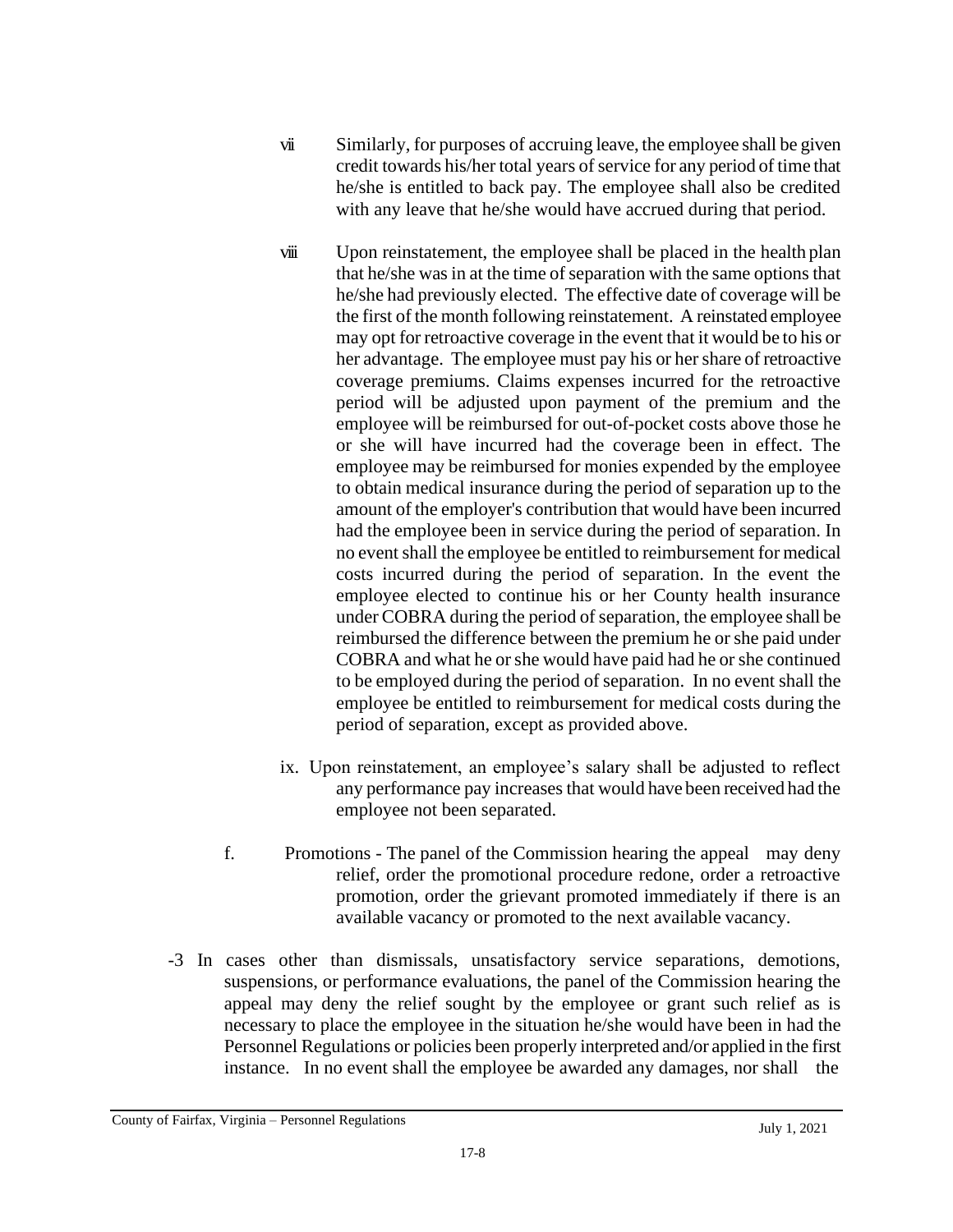relief granted by the panel of the Commission hearing the appeal affect the rights of other employees.

- -4 Acts of Reprisal and Discrimination Where the panel of the Commission hearing the appeal determines that any act of reprisal or discrimination as defined in this chapter is the reason for the adverse employment action grieved by the employee, the panel of the Commission hearing the appeal shall have the authority to revoke the adverse employment action. In the event the adverse employment action is one of the actions described in Sections 2 or 3 of this section, the panel of the Commission hearing the appeal may apply the remedial actions provided under those subsections. The panel of the Commission hearing the appeal shall also affirm such adverse employment actions taken to the extent that they were not the result of reprisal or discrimination.
- -5 Damages, Attorney's Fee and Costs The panel of the Commission hearing the appeal shall have no authority to order the payment of damages of the grievant's or the County's attorney's fees or costs.
- -6 Recommendations Regardless of whether the panel of the Commission hearing the appeal grants the individual grievant any relief, such panel may make whatever recommendations to the Board of Supervisors or County Executive it deems appropriate.

# *17.7 Conduct of Grievance Step Meetings*

- -1 Personal face-to-face meetings are required at all steps. The employee and the County management may have a representative present at all steps. If the employee is represented by legal counsel, management likewise has the option of being represented by counsel. The parties to the grievance may by mutual agreement waive any or all intermediate steps or meetings, with the exception of the initial complaint, reducing the complaint to writing and the request for grievability determination. Upon written request from the grievant to the Department head, County management shall waive the first and second step grievance meetings in cases of termination, suspension, or demotion. Time spent attending grievance step meetings, Circuit Court hearings or a hearing before a panel of the Civil Service Commission during the grievant's regularly scheduled hours shall be considered work time and the use of personal leave is not required.
- -2 At all steps, appropriate witnesses also may be asked to provide information. Witnesses shall be present only while actually providing testimony.
- -3 In any complaint involving a charge of discrimination, at the request of any party to the grievance, the Director of the Office of Equity Programs, or his/her designee, may attend step meetings.

County of Fairfax, Virginia – Personnel Regulations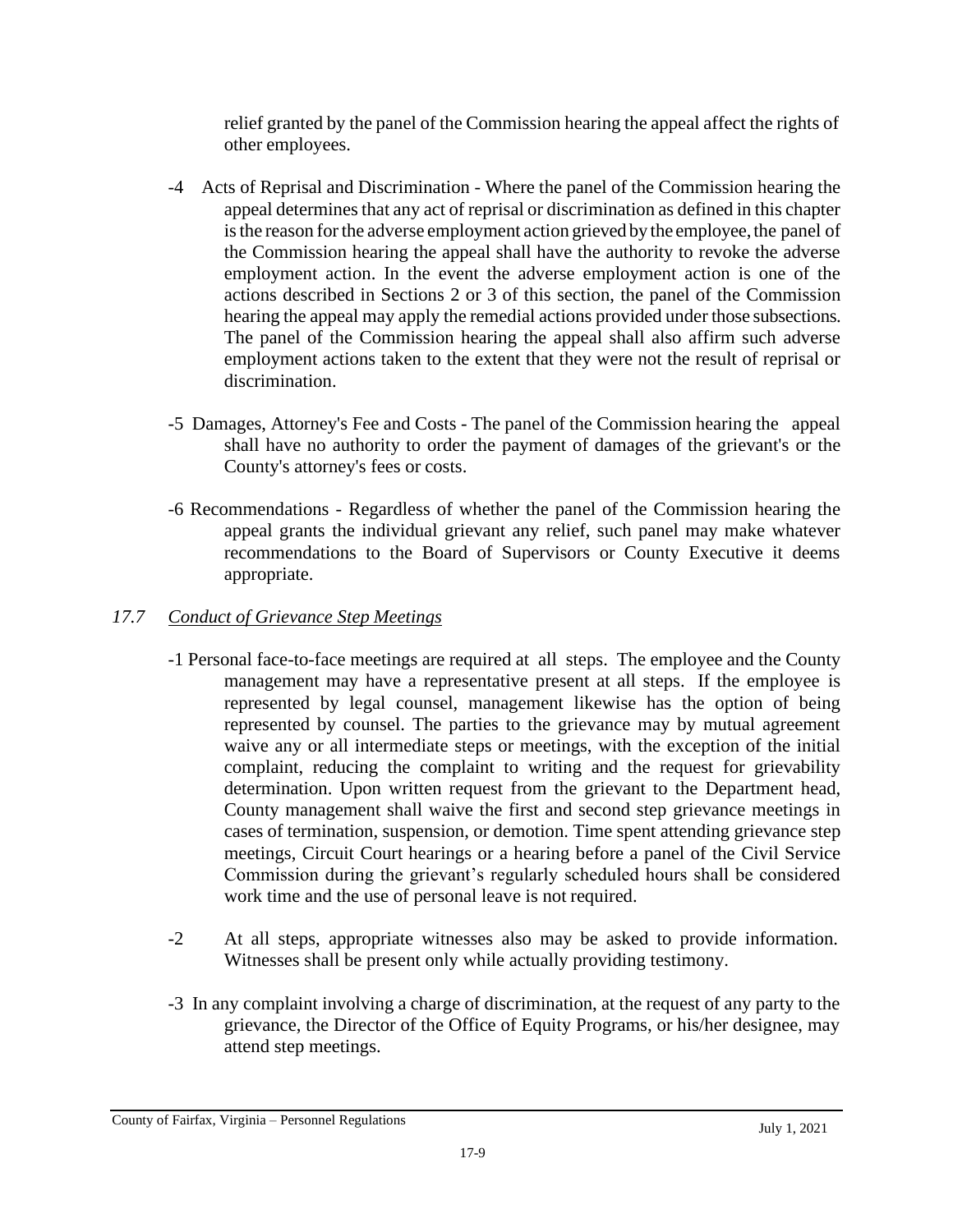## *17.8 Grievant's Expenses*

- -1 The grievant must bear any cost involved in employing representation or in preparing or presenting his/her case.
- -2 Whenever possible, grievances will be handled during the regularly scheduled workhours of the parties involved. Civil Service Commission hearings are held during the County's business day whenever possible.
- -3 A panel of the Civil Service Commission has no authority to award legal fees or punitive damages.

# *17.9 Extension of Time*

-1 The parties to the grievance, by mutual agreement, or the County Executive or his/her designee, upon the request of one of the parties and showing of just cause, may extend any or all of the time periods established in this procedure.

# *17.10 Compliance with Procedural Requirements of this Procedure*

- -1 After the initial filing of a written complaint, failure of either the employee or the respondent to comply with all substantial procedural requirements of the grievance procedure without just cause shall result in a decision in favor of the other party on any grievable issue, provided the party not in compliance fails to correct the noncompliance within five workdays of receipt of written notification by the other party of the compliance violation. Such written notification by the grievant shall be made to the County Executive, or his/her designee.
- -2 The County Executive, or his/her designee, may require a clear written explanation of the basis for just cause extensions or exceptions to any of the substantial procedural requirements. The County Executive, or his/her designee, shall determine all compliance issues.
- -3 Any party aggrieved by the determination of the County Executive or his/her designee on a compliance issue may obtain judicial review of the determination by filing a petition with the Fairfax County Circuit Court within thirty days of the compliance determination.

# *17.11 Resolution Prior to Hearing*

Any grievance shall be considered settled at the completion of any step if all parties are satisfied. In fact, it is expected that the great majority of grievances will be settled at the first or second step. However, nothing in this procedure should be construed as limiting the employee's right to exhaust the remedies provided by this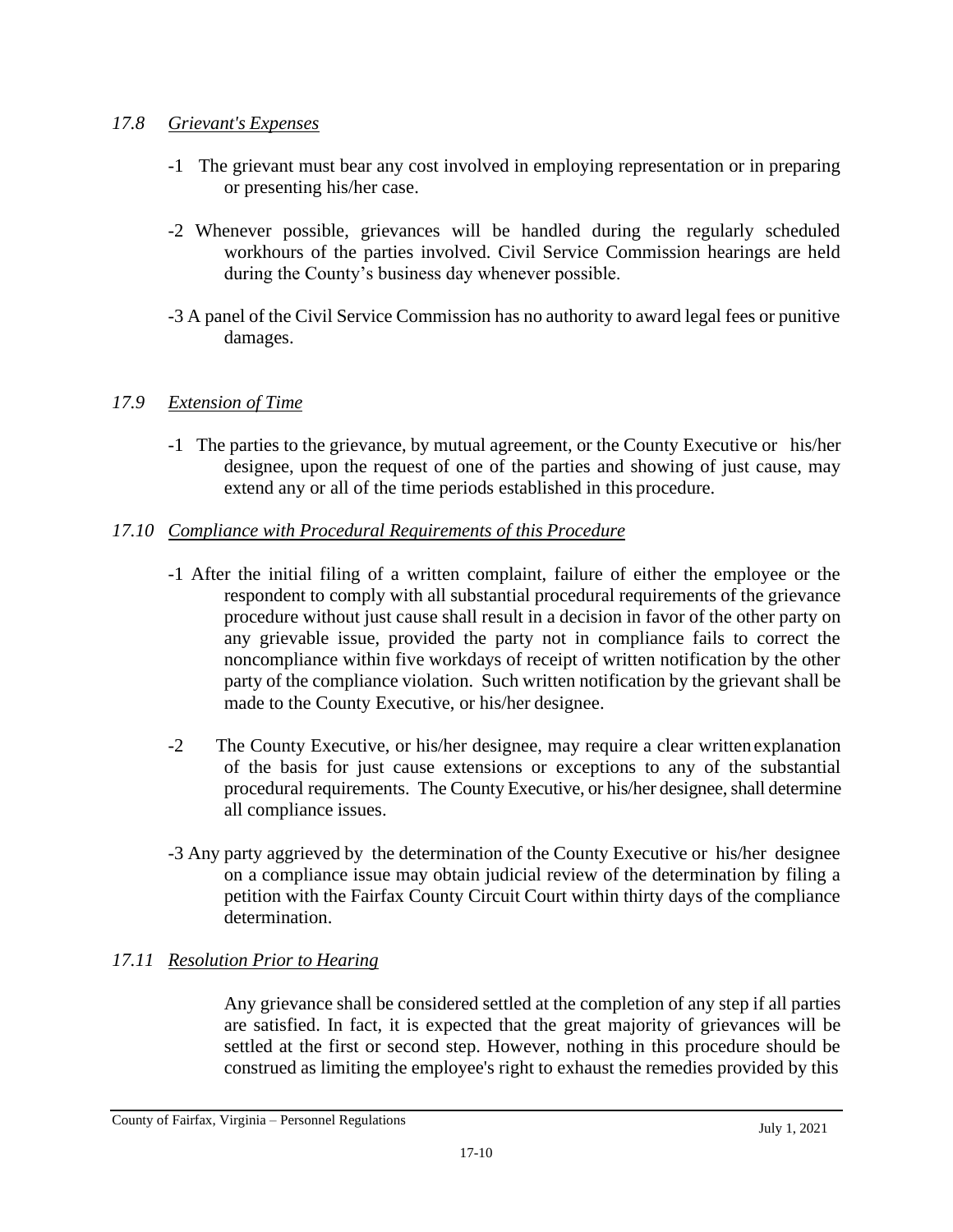procedure.

# *17.12 Hearings*

- -1 Hearings shall be conducted as described in Addendum 1 to Chapter 17.
- -2 Hearings shall be open to the public. However, upon request of either party, the hearing shall be private. The hearing officer or the panel of the Commission hearing the appeal, by majority vote, may close a hearing to the public if the testimony about to be presented might impugn the personal reputation of a party or witness to said hearing, or if the right to privacy of such party or witness requires that the hearing be closed. Parties and their representatives shall be allowed to attend the hearing at all times. All witnesses shall be excluded from the hearing, except when testifying, at the request of either party.
- -3 Failure of either party without just cause to comply with all substantial procedural requirements at the hearing shall result in a decision in favor of the other party in accordance with the procedures under Pers. Reg. §17.10.
- -4 The decision of the panel of the Commission hearing the appeal shall be announced after the deliberations by that hearing panel at the conclusion of the hearing and shall be filed in writing by the Chairperson of that hearing panel of the Civil Service Commission or by the Hearing Officer with the parties not later than ten business days after the completion of the hearing. Copies of the decision shall be transmitted to the Human Resources Director, the employee, the employee's department head and the County Executive. The Hearing Officer also shall transmit a copy of the advisory decision to the Executive Director of the Civil Service Commission.
- -5 The majority decision of the panel of the Commission hearing the appeal shall be final and binding. Either party may petition the Fairfax County Circuit Court for an order requiring implementation of a binding decision from the panel of the Commission hearing the appeal. Notwithstanding any other provision of this chapter to the contrary, a final decision of a panel of the Civil Service Commission hearing the appeal rendered under this procedure which would result in the reinstatement of any employee of the Sheriff's Department, who had been terminated for cause, may be reviewed by the Fairfax County Circuit Court upon the petition of the County. Such review by the Circuit Court shall be limited to the question of whether the decision of the panel of the Civil Service Commission hearing the appeal was consistent with the provisions of law and written policy.
- -6 The decision of the Hearing Officer shall be advisory to the County Executive.
- -7 All decisions in the grievance procedure shall be consistent with the provisions of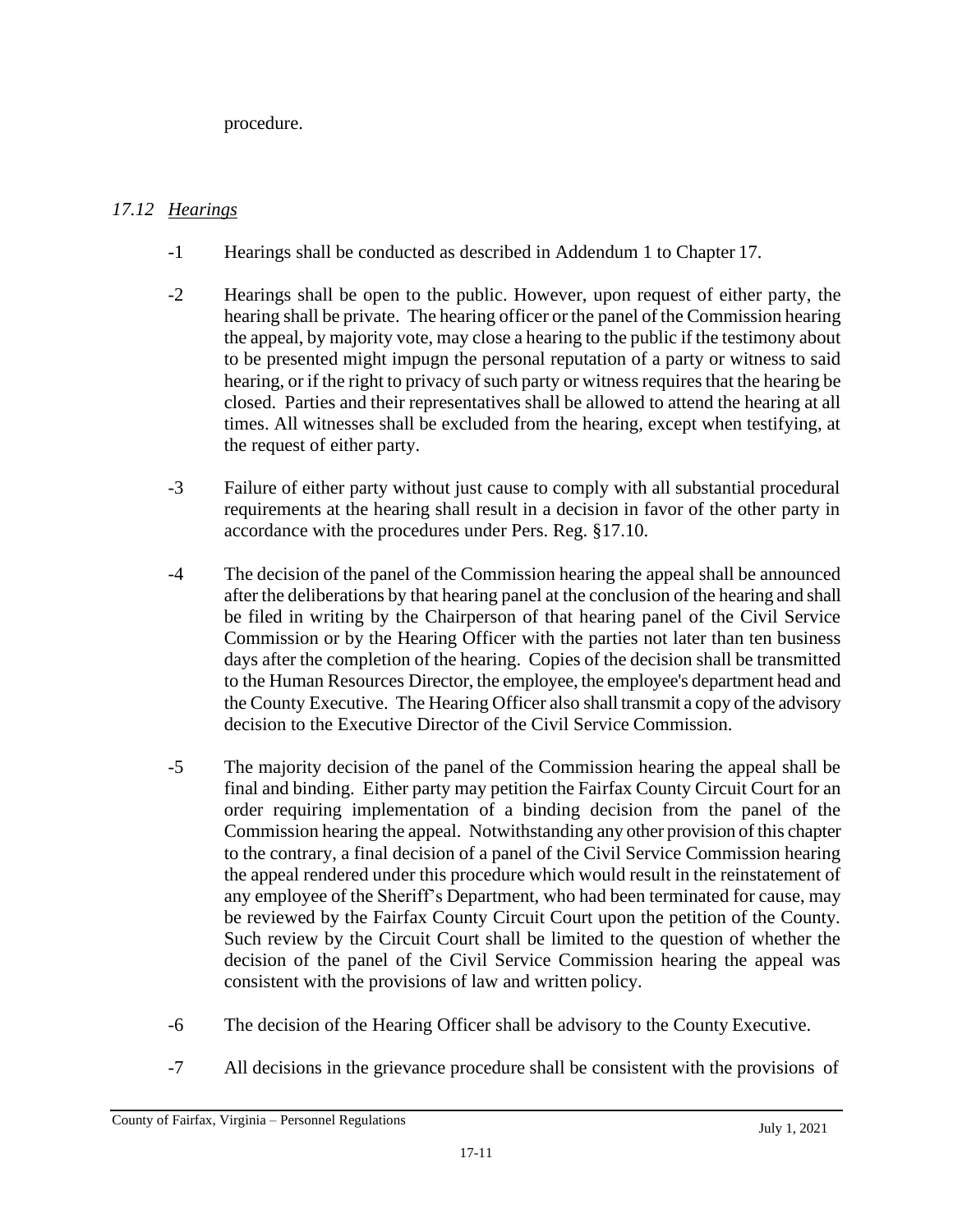law and written policy. Any challenge to the relief granted by the decision of a panel of Civil Service Commission hearing the appeal on the grounds of inconsistency with written policy shall be submitted by either party within five (5) workdays to the County Executive, or his/her designee, who is empowered to decide such questions and to direct reconsideration by the Commission, where appropriate. If the County Executive or his/her designee has a direct involvement in the grievance the decision shall be made by the Commonwealth's Attorney. Notwithstanding the above, after receipt of a decision of a hearing panel of the Civil Service Commission the County Executive or his/her designee, may on his/her own action, within ten business days, remand to the panel of the Commission that heard the appeal for further consideration a decision in which the relief granted appears to be inconsistent with written policy.

#### 17.13 Severability

Should any article, section, subsection, sentence, clause, or phrase of these regulations, procedures and/or addenda, be held unconstitutional or invalid for any reason, such decision or holding shall have no effect on the validity of the remaining portions hereof. It is the intent of the Board of Supervisors to enact or have enacted each section and portion thereof, individually, and each such section shall stand alone, if necessary, and be in force regardless of the determined invalidity of any other section or provision.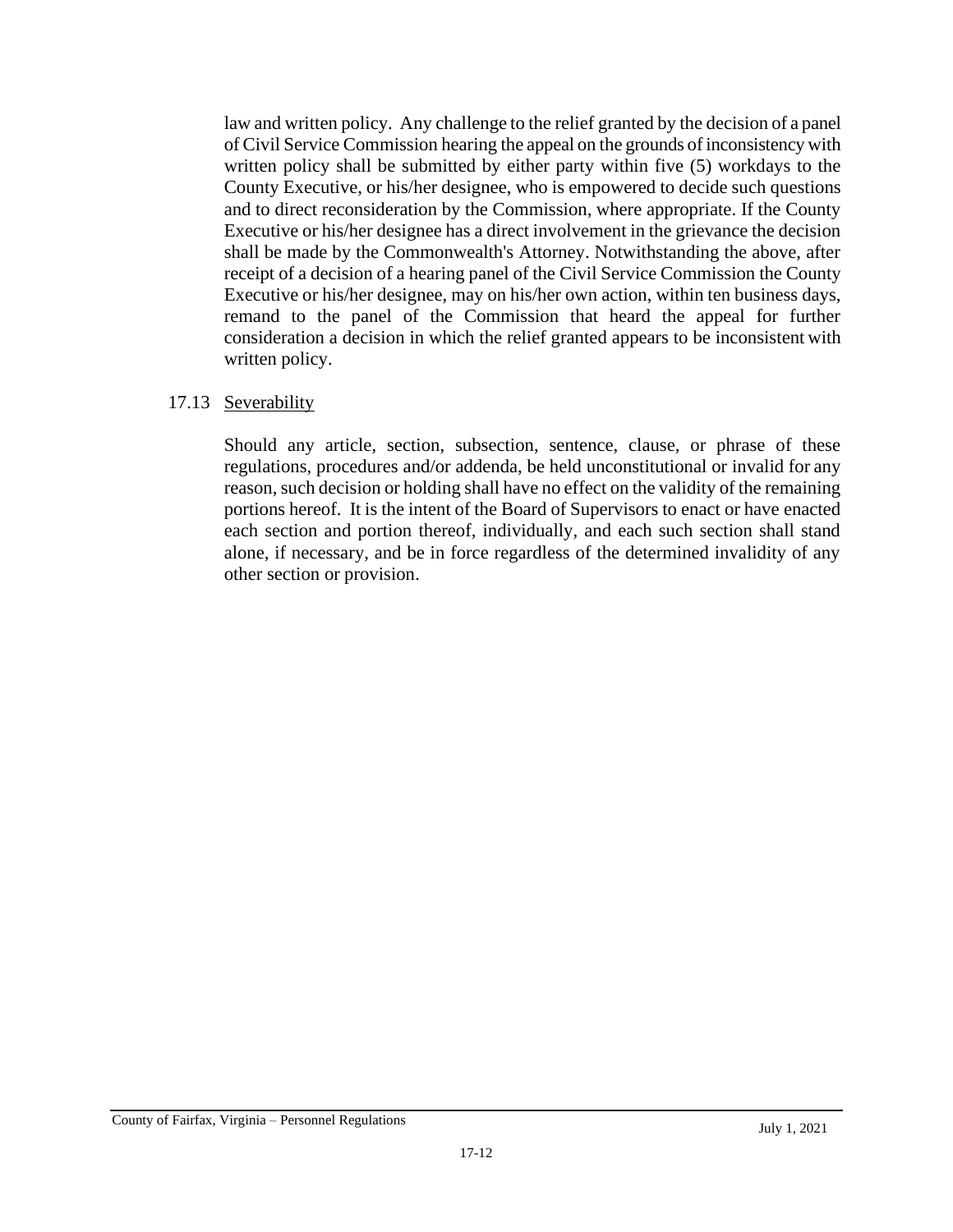## **ADDENDUM NUMBER 1**

## **PROCEDURE FOR GRIEVANCE HEARINGS AND APPEALS**

#### Preamble

The panel of the Commission hearing the appeal shall not be bound by Statutory or Common Law rules of pleading or evidence. Hearings will be conducted so as to ascertain the rights of the parties accurately and expeditiously.

#### The Commission

The Commission consists of twelve members who will sit in rotating panels of three to hear grievance appeals. The panel of three members will be selected as follows and will meet as needed to hear and decide those matters determined to be grievable under the grievance procedure.

Commissioners will be randomly assigned to a schedule to conduct appeal hearings. When a hearing is scheduled, the next three Commissioners on the schedule will be contacted to participate in that hearing. If a Commissioner is unable to participate in a hearing for which he/she has been selected, the next available member on the schedule will be contacted. When the absence of a scheduled panel member cannot be avoided, no hearing can be conducted by a panel unless all three members designated to hear that appeal are present throughout the hearing. In this situation, the next available member on the schedule will be contacted to serve on that panel. If an appeal is settled or withdrawn prior to the scheduled hearing, the panel members assigned to hear that appeal will be assigned to the next appeal scheduled. Once each Commissioner has been selected from the schedule to serve on a panel, the twelve Commissioners will again be randomly assigned to a new schedule. The schedule and the assigned panel members are considered confidential. The names of the panel members will not be released prior to a scheduled hearing.

The first Commissioner who is selected from the schedule and is able to participate in the hearing will serve as chair for that hearing.

Appeals of complaints that have been determined to be grievable shall be heard by a three-member panel of the Commission (hearing panel or panel) assoon as possible after receipt of the employee's appeal request. Appeals of complaints that have been determined to be non-grievable but entitled to an advisory and non-binding opinion shall be heard by a hearing officer or, by the Executive Director of the Commission when the parties are not represented by counsel, as soon as possible after receipt of the employee's appeal request.

A simple majority of the hearing panel will prevail in any decision made by the panel. The panel hearings will be held during the County's normal business hours continuing until all evidence has been heard and arguments made. Upon the conclusion of the evidence and argument, the hearing

County of Fairfax, Virginia – Personnel Regulations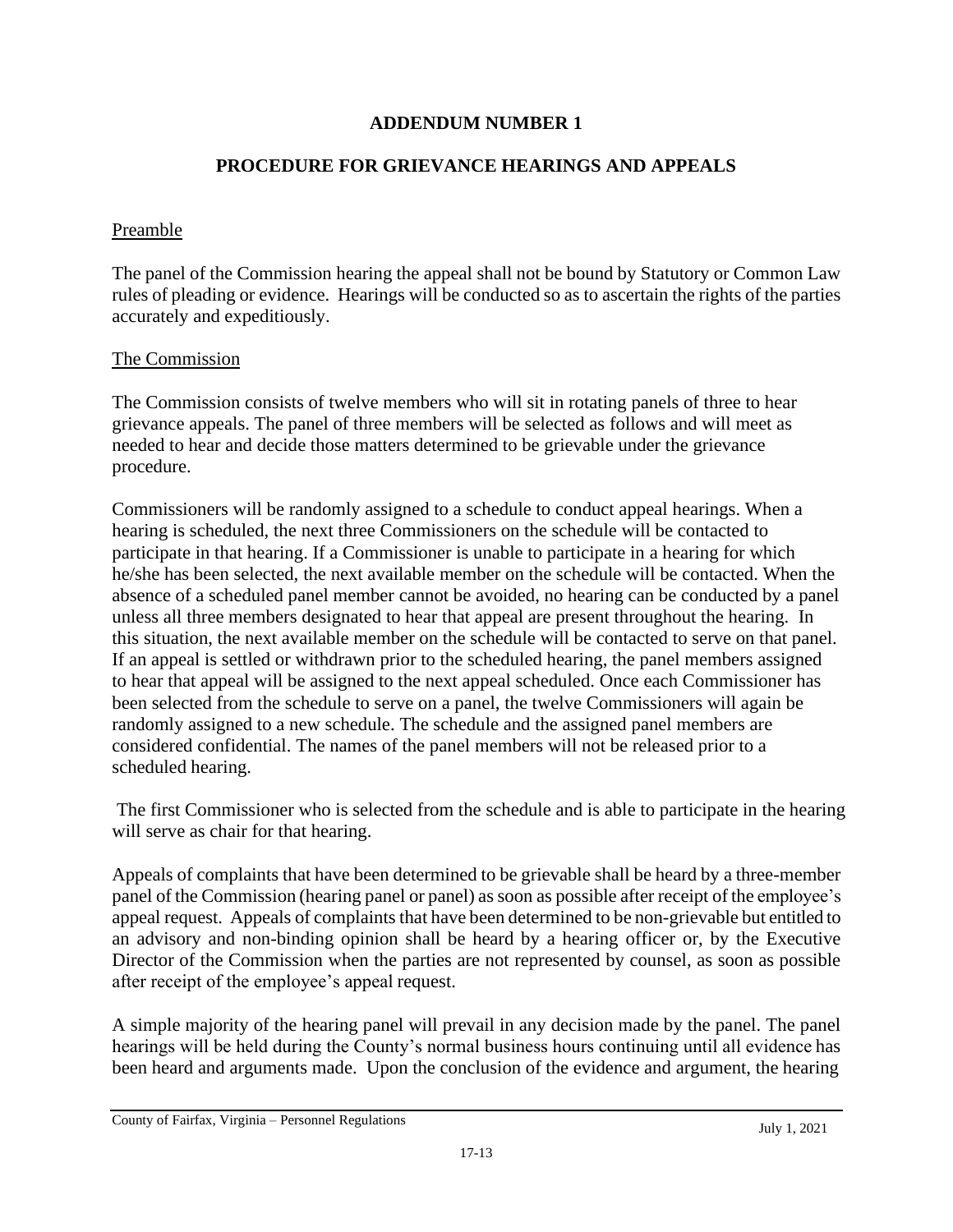panel will recess the hearing while it deliberates in closed session and makes its findings. Upon the conclusion of the panel's deliberations, the panel will come out of closed session and resume the hearing to cast the panel members' individual votes, state the findings of the panel, and conclude the hearing. A written decision prepared by the Hearing Officer and signed by the chair of the panel that heard the appeal will be filed with the Executive Director and distributed to the parties within ten business days of the conclusion of the hearing.

# The Hearing Officer

The Hearing Officer is an independent attorney retained by the Commission to conduct hearings on grievances which receive advisory decisions and to advise the panel of the Commission hearing the appeal concerning legal and procedural matters in cases in which the parties are represented by counsel. The Hearing Officer does not vote on matters before the panel of the Commission hearing the appeal and participates in deliberations only to the extent of advising the panel of the Commission hearing the appeal concerning legal and procedural matters. The Hearing Officer is responsible for conducting hearings in an orderly and expeditious fashion; and makes rules on evidentiary and procedural questions. The rulings are advisory and may be overturned by the panel of the Commission hearing the appeal.

In hearings before the panel of the Commission hearing the appeal in which the parties are not represented by counsel, and at all prehearing conferences, the Executive Director of the Commission shall act as hearing officer.

# *A. Prehearing Requirements*

- A Prehearing Conference will be held by the Prehearing Officer priorto a panel hearing or the Hearing Officer. The following matters will be addressed:
	- 1. Definition of the scope of the case, the specific issues to be presented to the panel of the Commission hearing the appeal, and the specific regulations and/or ordinances allegedly violated.
	- 2. Stipulations and agreements which will expedite the hearing are greatly encouraged, including but not limited to (1) stipulations of fact; (2) stipulations as to evidence which will be admitted without objection; (3) stipulations with respect to testimony which will be admitted in written form.
	- 3. All exhibits and documents will be exchanged at or before the Prehearing Conference. Documents shall be marked for identification and tabbed for ease of reference. Any exhibit not provided at or before the Prehearing Conference will not be admitted as evidence, absent a showing of good cause. If as a result of the Prehearing Conference there is an outstanding request for the production of documents, such request must be complied with not later than ten business days prior to the date of the hearing, or the date set in the Prehearing Conference Report, whichever is sooner. Any objection to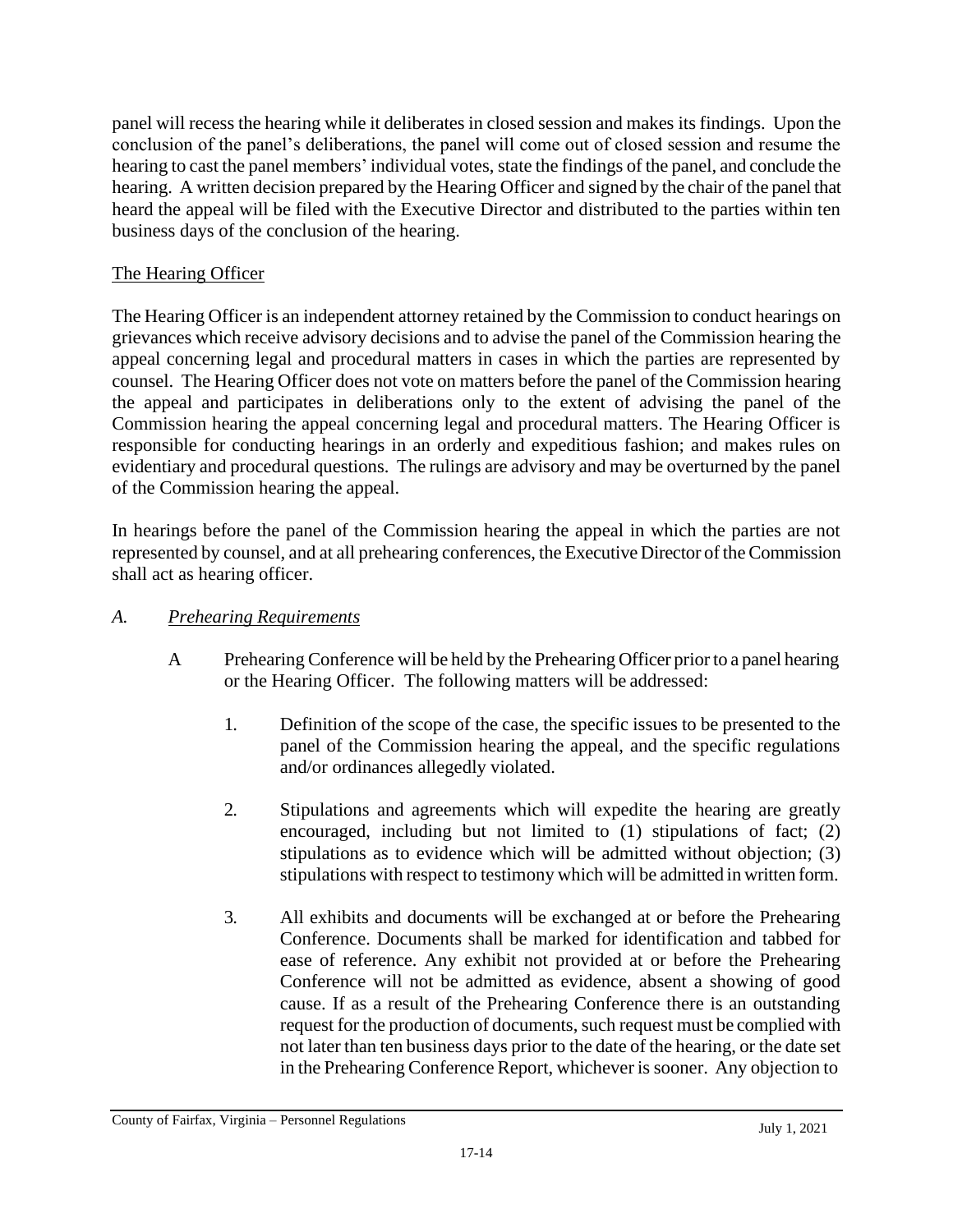the admissibility of a proposed exhibit or document shall be raised no later than the date set at the Prehearing Conference and if not resolved, the issue will be clearly defined by the Prehearing Officer for consideration by the panel of the Commission hearing the appeal or the Hearing Officer.

- 4. Witness lists will be exchanged at or before the scheduled Prehearing Conference. Any witness not so designated will not be permitted to testify, absent a showing of good cause. If as a result of the Prehearing Conference, there are to be deletions or additions to the witness lists, such changes will be submitted no later than ten business days prior to the date of the hearing, or the Prehearing Conference Report, whichever is sooner. Witness lists shall include the name, address and telephone number of each witness identified and a brief statement of the substance of the expected testimony. If, upon the petition of a party, the County Executive finds that a witness who is listed by a party and who is a County employee has relevant, material, and noncumulative testimony and that the party seeking to call the witness at the panel hearing has been unable to secure attendance of the witness before the hearing panel despite the party's reasonable and diligent efforts, the County Executive shall order the County employee witness to appear at the hearing to give testimony. Upon such order to appear being issued by the County Executive to a County employee, any County employee so ordered who fails to appear at the hearing may be subject to disciplinary action as provided in Chapter 16.
- 5. County management shall provide the Commission with copies of the grievance record as part of its exhibits submitted at the Prehearing Conference. A copy of the grievance record shall be provided to the grievant by County management at the same time but in no event any later than ten days prior to the hearing before the panel of the Commission hearing the appeal.
- 6. The hearing date(s) will be set at the Prehearing Conference in accordance with the time estimates provided by both parties.

# *B. Continuances*

Requests for continuances shall be in writing with a copy to the opposing party and submitted to the panel of the Commission hearing the appeal and/or Hearing Officer at least five workdays prior to the hearing date. The panel of the Commission hearing the appeal and/or Hearing Officer may grant such requests only where good cause is shown.

# *C. Hearing Procedure*

Hearings on appeals will be heard by the panel of the Commission hearing the appeal or the Hearing Officer in accordance with the following order and procedures: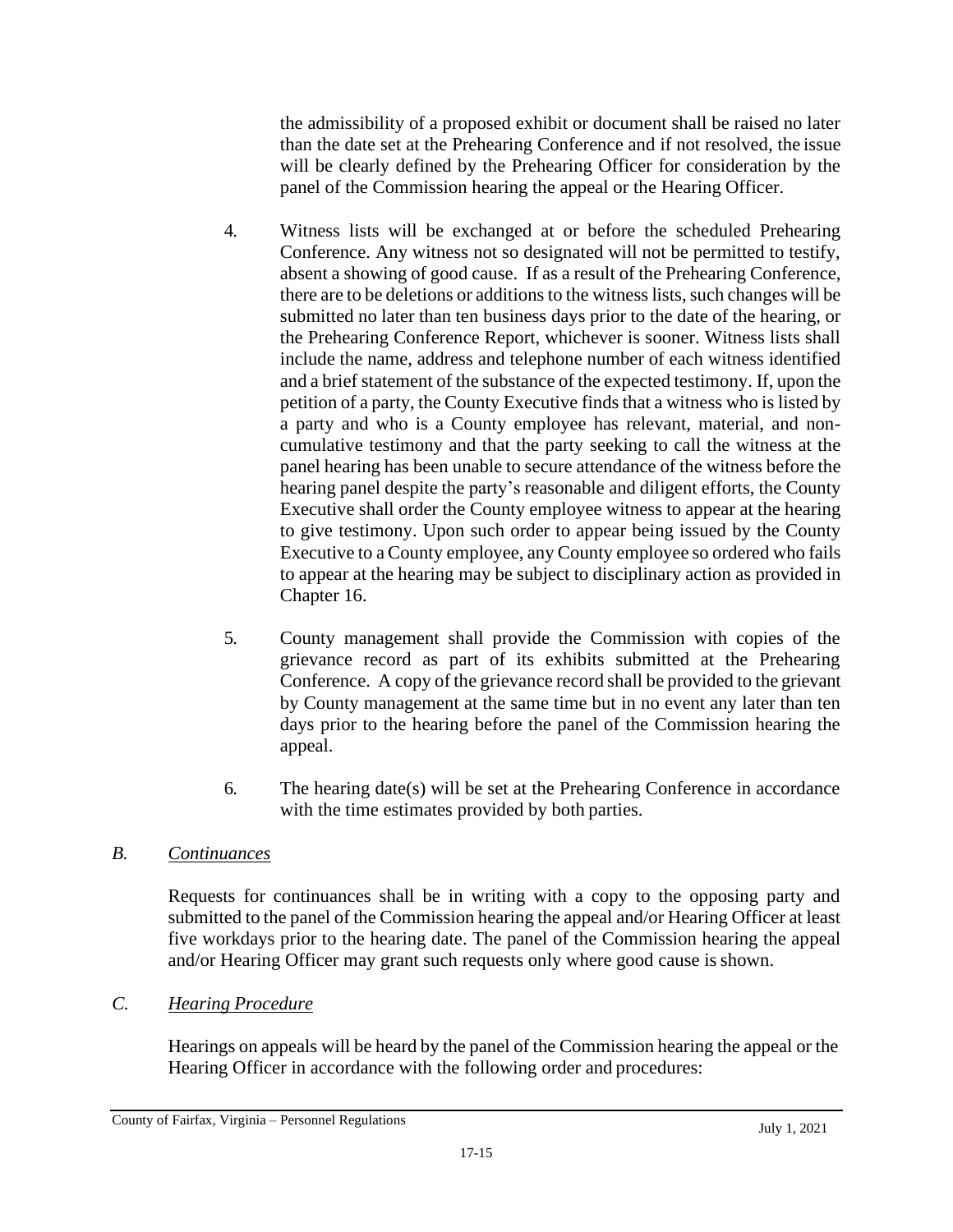- 1. Opening statement by the moving party. (The County shall be considered as the moving party in suspensions, demotions, dismissals and Unsatisfactory Service Separations. In all other cases, the employee is considered to be the moving party.)
- 2. Opening statement by the responding party.
- 3. Presentation of moving party's case by direct examination.
- 4. Cross-examination.
- 5. Questions, if any, by members of the hearing panel or the Hearing Officer.
- 6. Redirect and recross examination.
- 7. Presentation of responding party's case by direct examination.
- 8. Cross-examination.
- 9. Questions, if any, by members of the hearing panel or the Hearing Officer.
- 10. Redirect and recross examination.
- 11. Presentation of rebuttal witnesses, if any, by moving party by direct examination may be presented in documentary form. Rebuttal testimony should ordinarily be included in the party's original presentation. However, rebuttal evidence may be permitted where, in the judgment of the panel of the Commission hearing the appeal or the Hearing Officer, it is necessary to the party to rebut new material, which could not reasonably have been anticipated. The panel of the Commission hearing the appeal or the Hearing Officer will judge the necessity of rebuttal testimony on the basis of a proffer or statement by the party seeking to introduce the rebuttal.
- 12. Cross-examination, questions, if any, by members of the hearing panel or the Hearing Officer, redirect and recross examination of rebuttal witnesses. If rebuttal evidence is in documentary form, provision shall be made for response by opposing party.
- 13. Closing statement by moving party. Proposed findings of fact and conclusions of law may be submitted at the party's option or at the request of the panel of the Commission hearing the appeal or the Hearing Officer.
- 14. Closing statement by responding party. Proposed findings of fact and conclusions of law may be submitted at the party's option or at the request of the panel of the Commission hearing the appeal or the Hearing Officer.

County of Fairfax, Virginia – Personnel Regulations